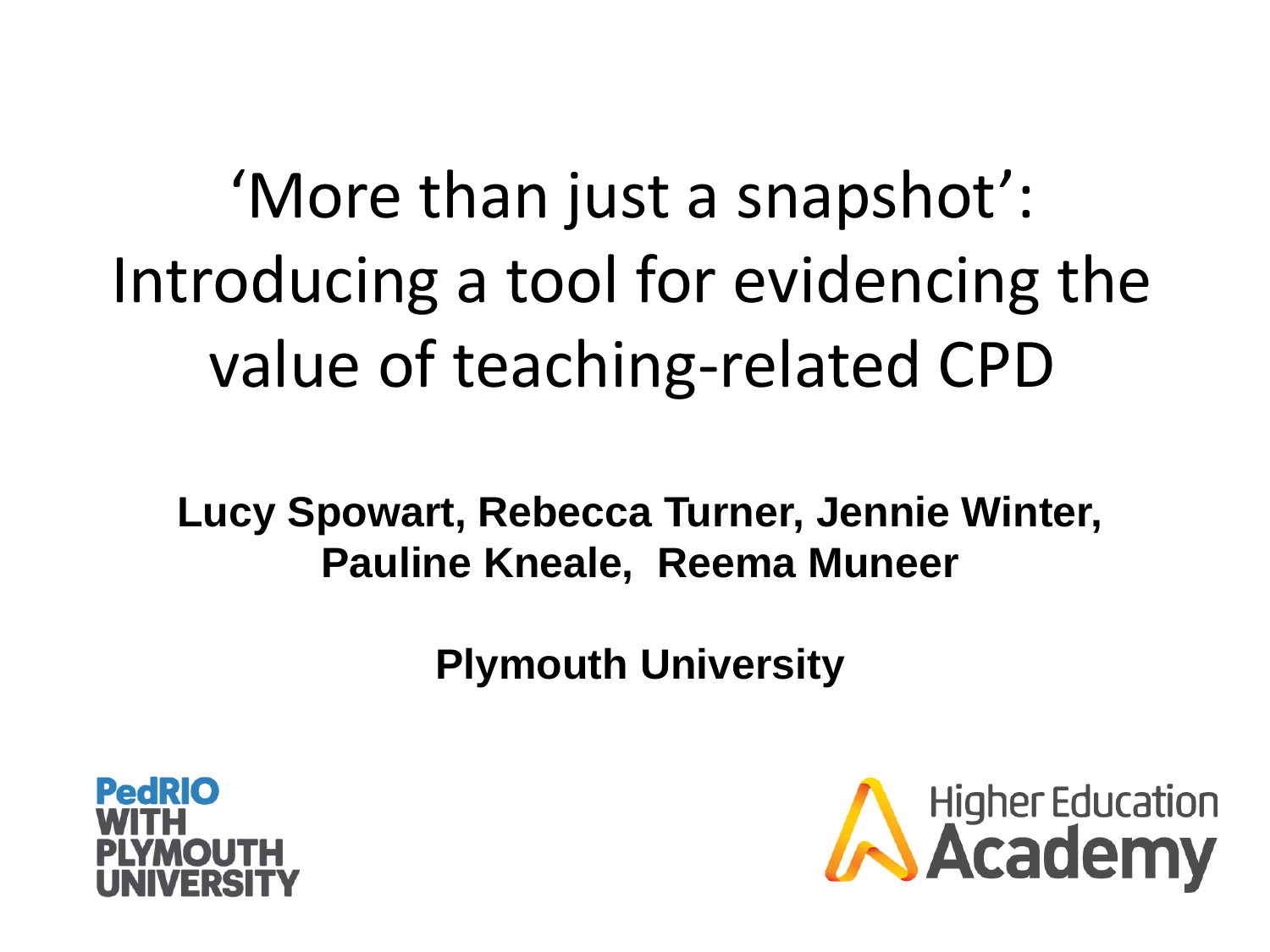## With thanks to our Project Partners & Pilots Institutions:

- Bangor University
- Bath Spa University
- Bradford College
- Durham University
- Greenwich School of Management
- Manchester Metropolitan University
- Nottingham Trent University
- South Devon College
- University of Bath
- University Campus Suffolk
- University of Greenwich
- University of Edinburgh

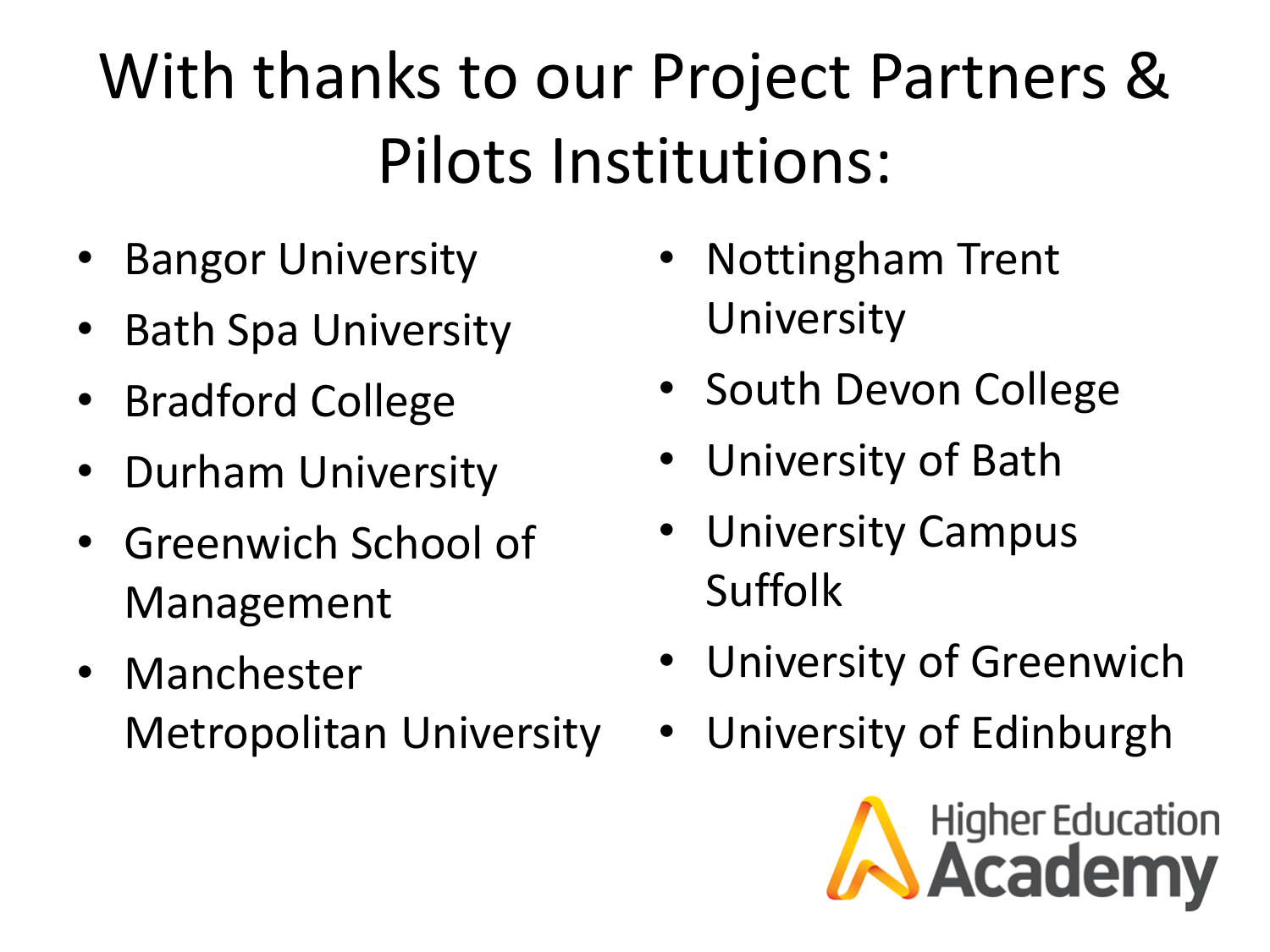## **Session Aims:**

- Consider the evaluation templates within the toolkit and identify questions that are useful for your institutional context;
- Identify a range of appropriate methods for evaluation;
- Discuss the factors which will enable you to implement the evaluation protocol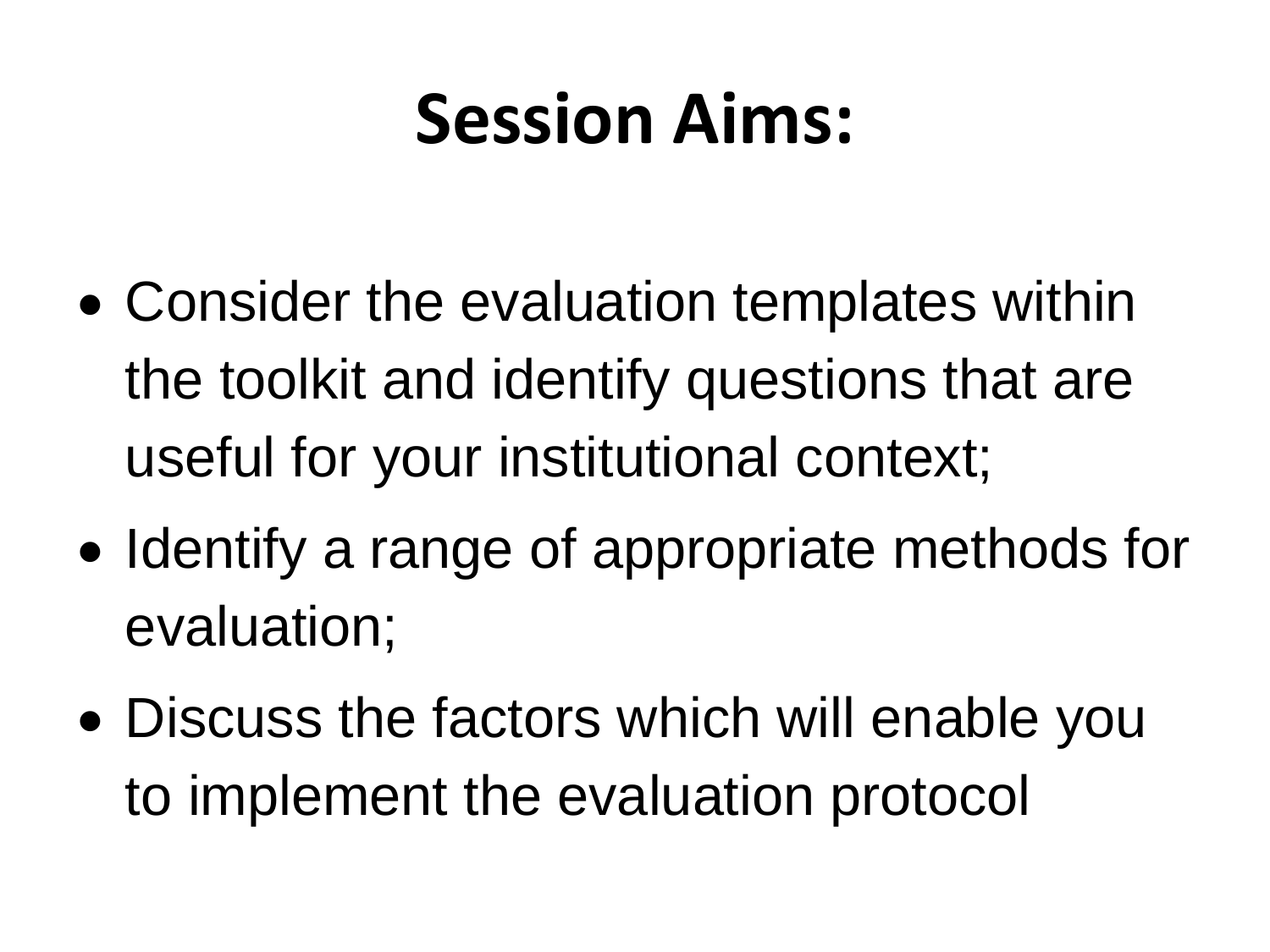#### **Continuous Professional Development (CPD) in contemporary HE**

- Any activity 'targeted to **strengthen and extend the knowledge, skills and conceptions of teachers** in a way that will lead to **changes in their way of thinking and their educational behaviour**' (Fenstermacher & Berliner, 1985: 49).
- Teaching-related CPD commonplace, result of the agenda to 'professionalise' the practice of T&L in HE (Kandlbinder & Pesta, 2009)
	- Represents activities such as courses (e.g. PGcert), workshops, peer review, conferences
	- Long history for new lecturers, renewed focus on 'established' staff (Browne, 2010)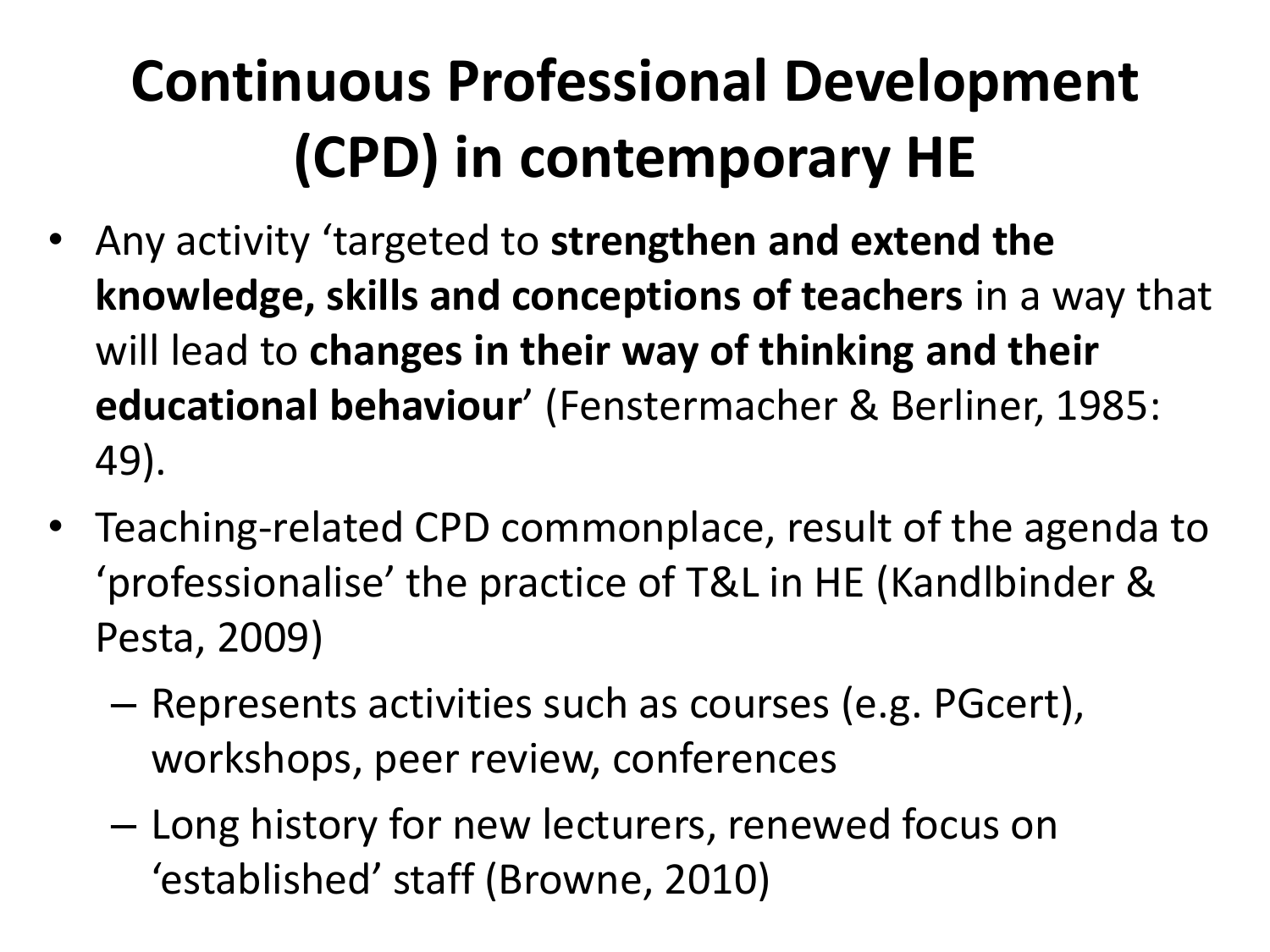#### **Context**

- Prominent agendas for teaching-related CPD in HE but very **little understanding of its impact and value** – especially on student learning
- HEA-funded project: Evaluating teaching development in HE: towards an impact assessment

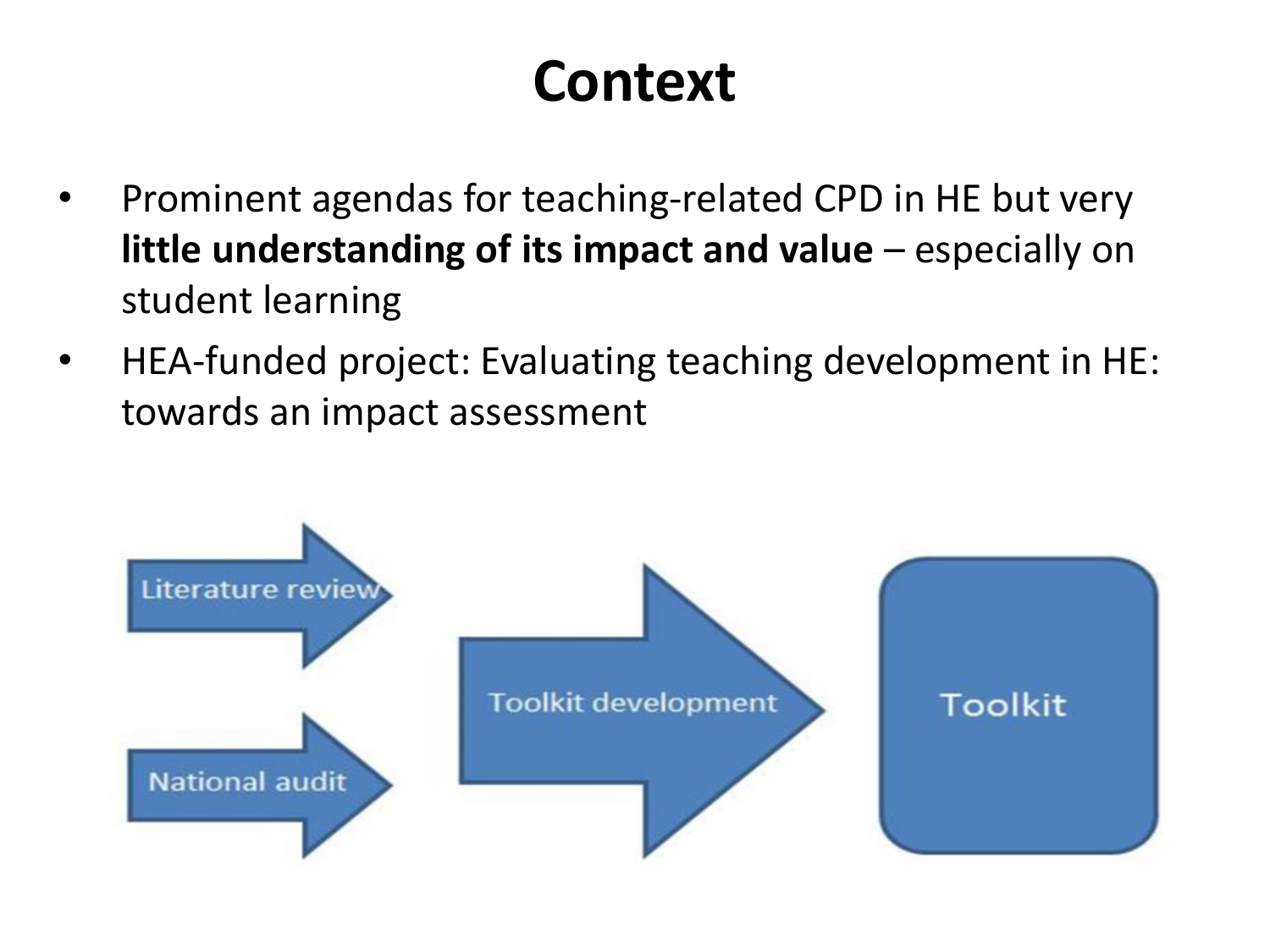

TRANSFORMING TEACHING **INSPIRING LEARNING** 



activities in higher education

#### A toolkit

Pauline Kneale, Jennie Winter, Rebecca Turner, Lucy Spowart and Reema Muneer, Plymouth University

#### **Hot off the Press!**

Evaluating Teaching Development in HE: a toolkit

[https://www.heacademy.ac.uk/sites](https://www.heacademy.ac.uk/sites/default/files/evaluating_teaching_development_in_he_-_toolkit1.pdf) [/default/files/evaluating\\_teaching\\_](https://www.heacademy.ac.uk/sites/default/files/evaluating_teaching_development_in_he_-_toolkit1.pdf) [development\\_in\\_he\\_-\\_toolkit1.pdf](https://www.heacademy.ac.uk/sites/default/files/evaluating_teaching_development_in_he_-_toolkit1.pdf)

Evaluating Teaching Development in HE: a literature review

[https://www.heacademy.ac.uk/sites](https://www.heacademy.ac.uk/sites/default/files/evaluating_teaching_development_in_he_-_literature_review1.pdf) /default/files/evaluating\_teaching [development\\_in\\_he\\_-](https://www.heacademy.ac.uk/sites/default/files/evaluating_teaching_development_in_he_-_literature_review1.pdf) [\\_literature\\_review1.pdf](https://www.heacademy.ac.uk/sites/default/files/evaluating_teaching_development_in_he_-_literature_review1.pdf)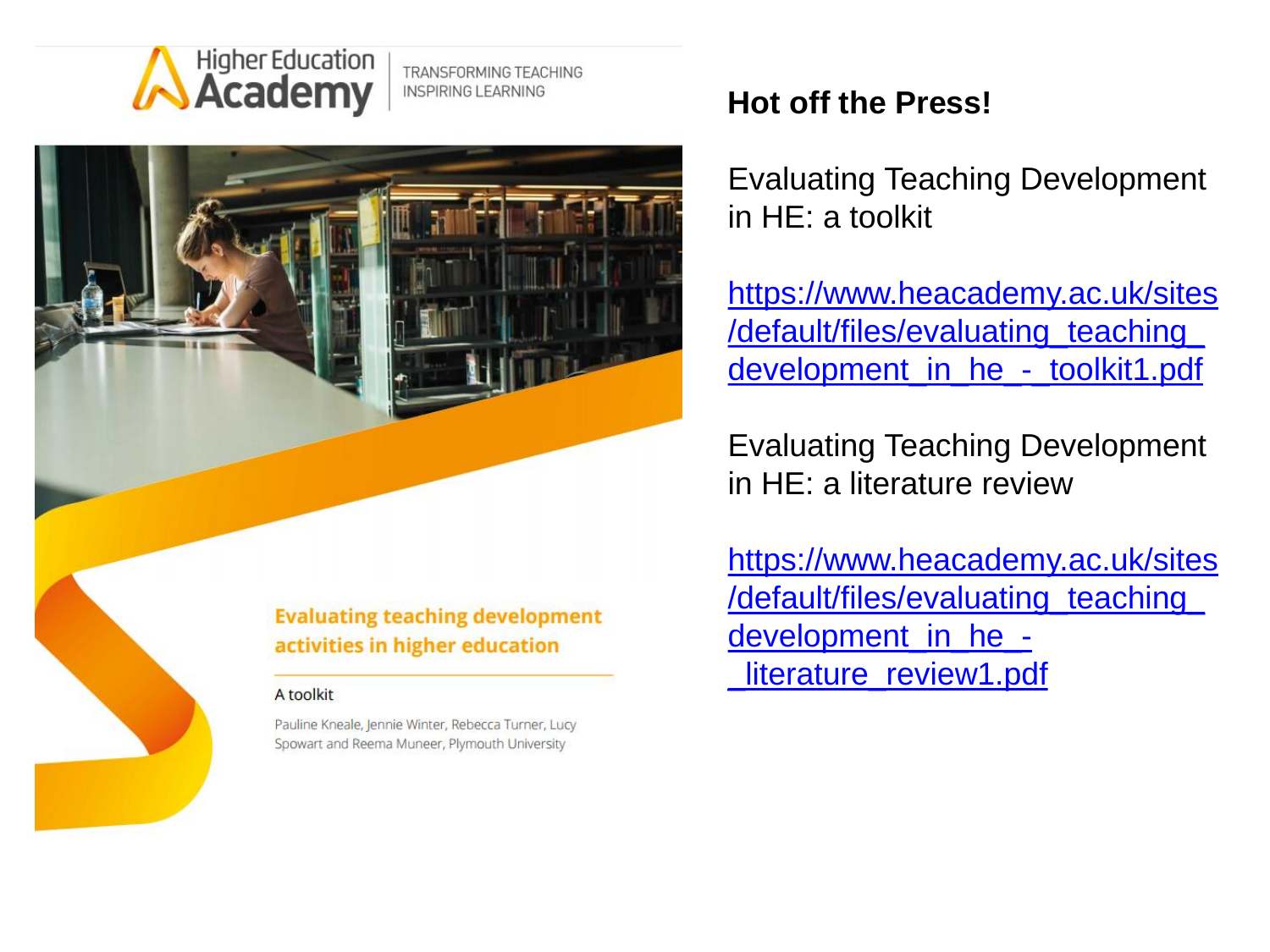#### **National audit**

- Online survey in Feb 2015
- 189 responses, 142 included (response rate = 16.4%)

#### **Research questions**

- What teaching-related CPD is currently offered in HEIs? What informs this choice of CPD?
- How is the impact of CPD currently evaluated?
- To what extent (if any) do institutional policies support teaching-related CPD?
- To what extent (if any) are students involved in teachingrelated CPD?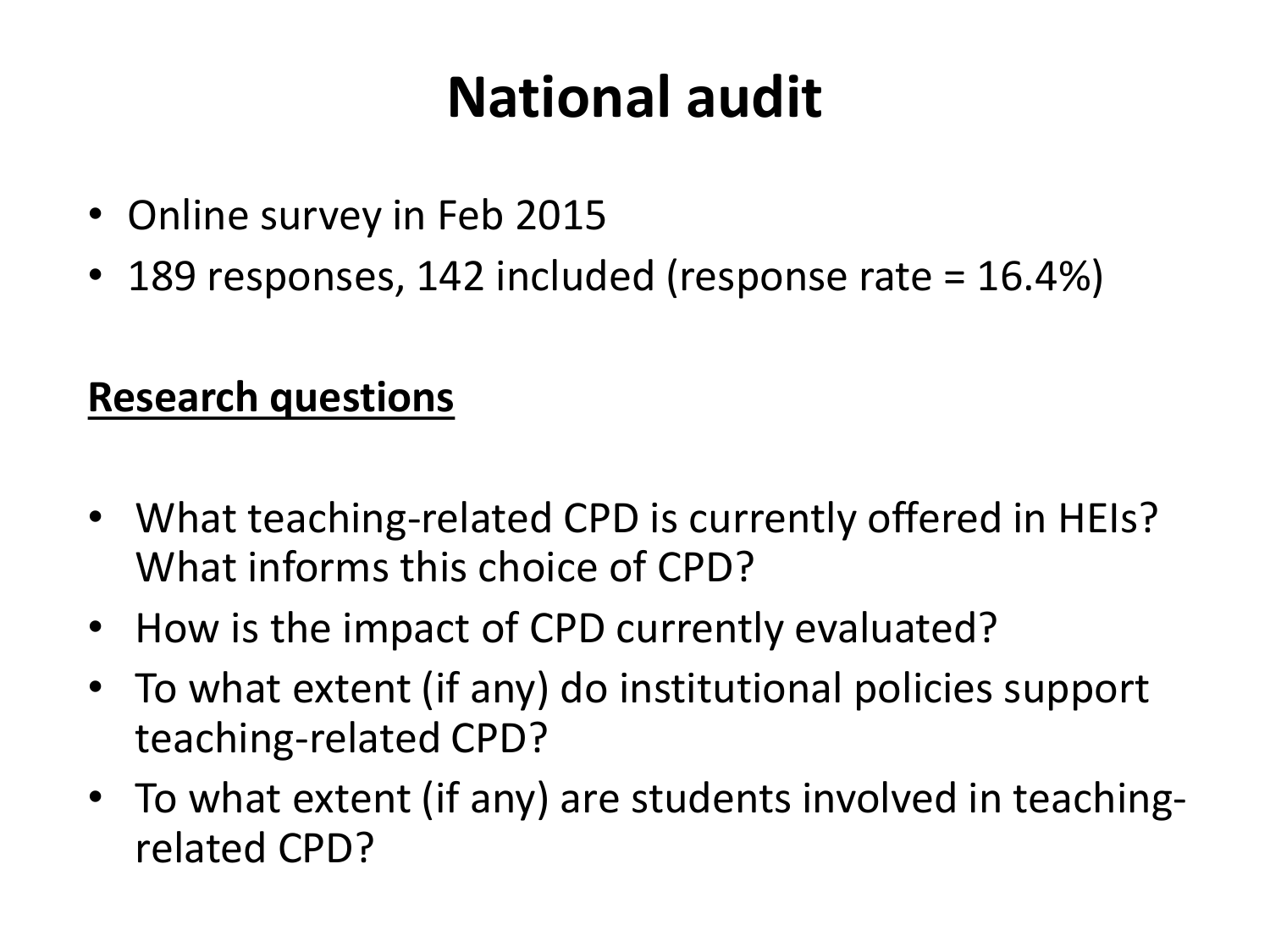#### **Evaluation: Accredited - non-accredited offers**

133 examples 11% did not evaluate the CPD offer 15% evaluated longitudinally



- Questionnaires/happy sheets most common. Focus on satisfaction
- Lesser extent changes in conceptions and practice.
- Impact of student learning considered rarely, very few continuing to evaluate after 6 months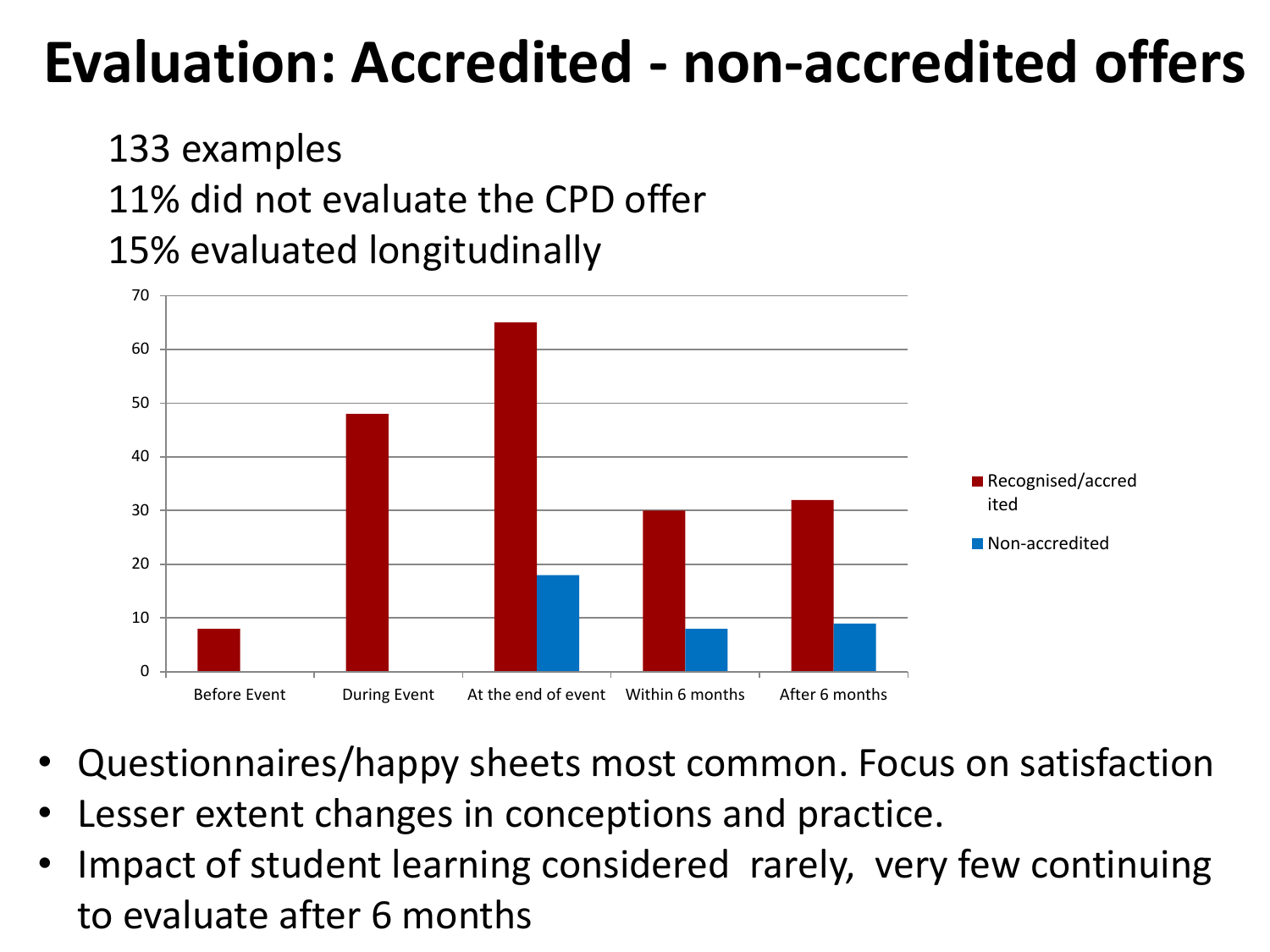### What is your current experience of evaluation practices?

- 1. None
- 2. Less than 1 year
- 3. 1-2 years
- 4. 2-5 years
- 5. 5 years plus

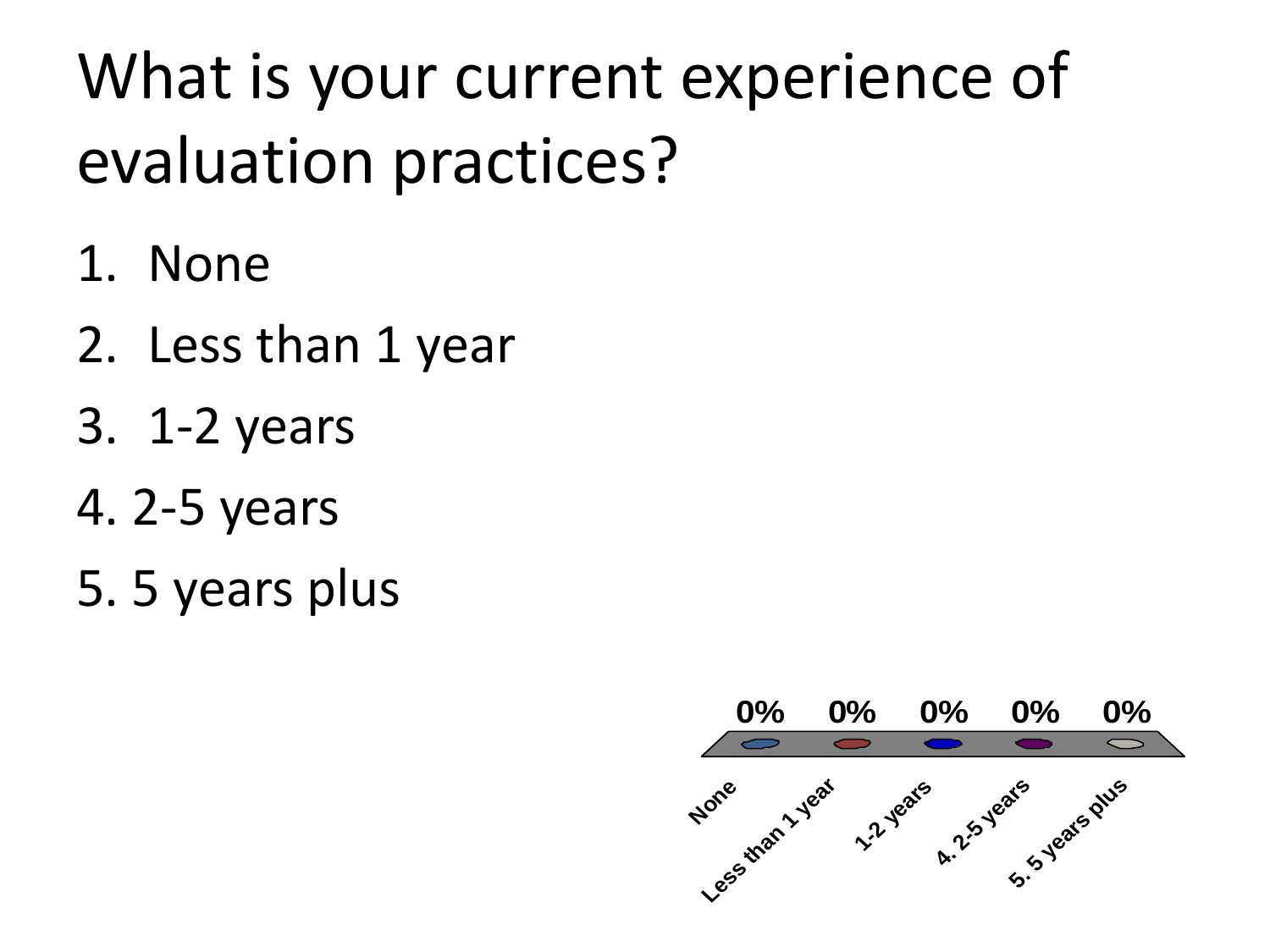## When do you evaluate your CPD provision?

- 1. Never
- 2. During the activity only
- 3. At the end of the activity only
- 4. Prior to the activity and at the end
- 5. Prior, during and at the end
- 6. Prior, during, at the end and longitudinally

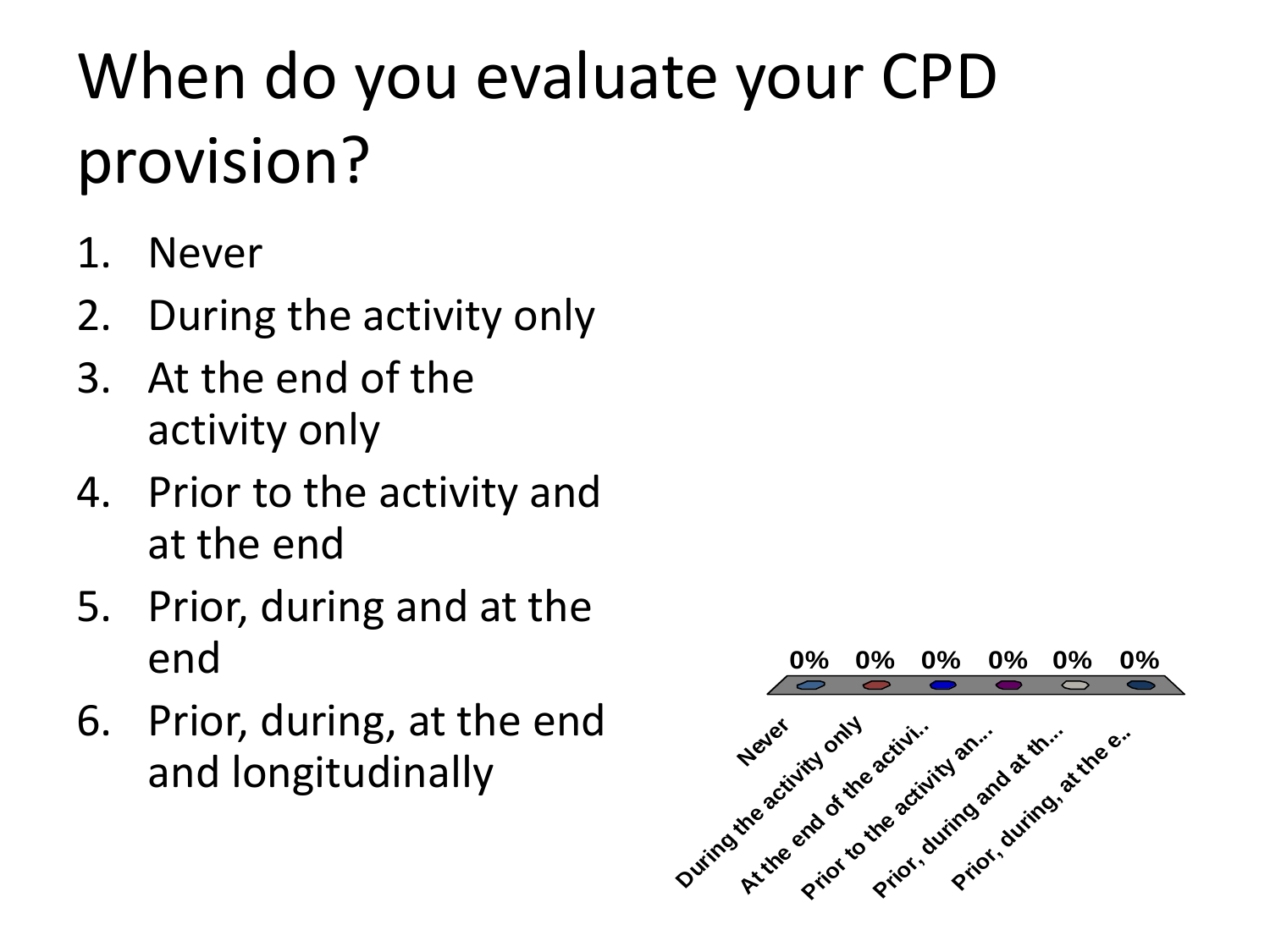What is your primary method for evaluating the activities you are involved with?

- 1. Questionnaire
- 2. Interviews
- 3. Focus groups
- 4. Through coursework submissions

5. Classroom observations

6. Other

7. None

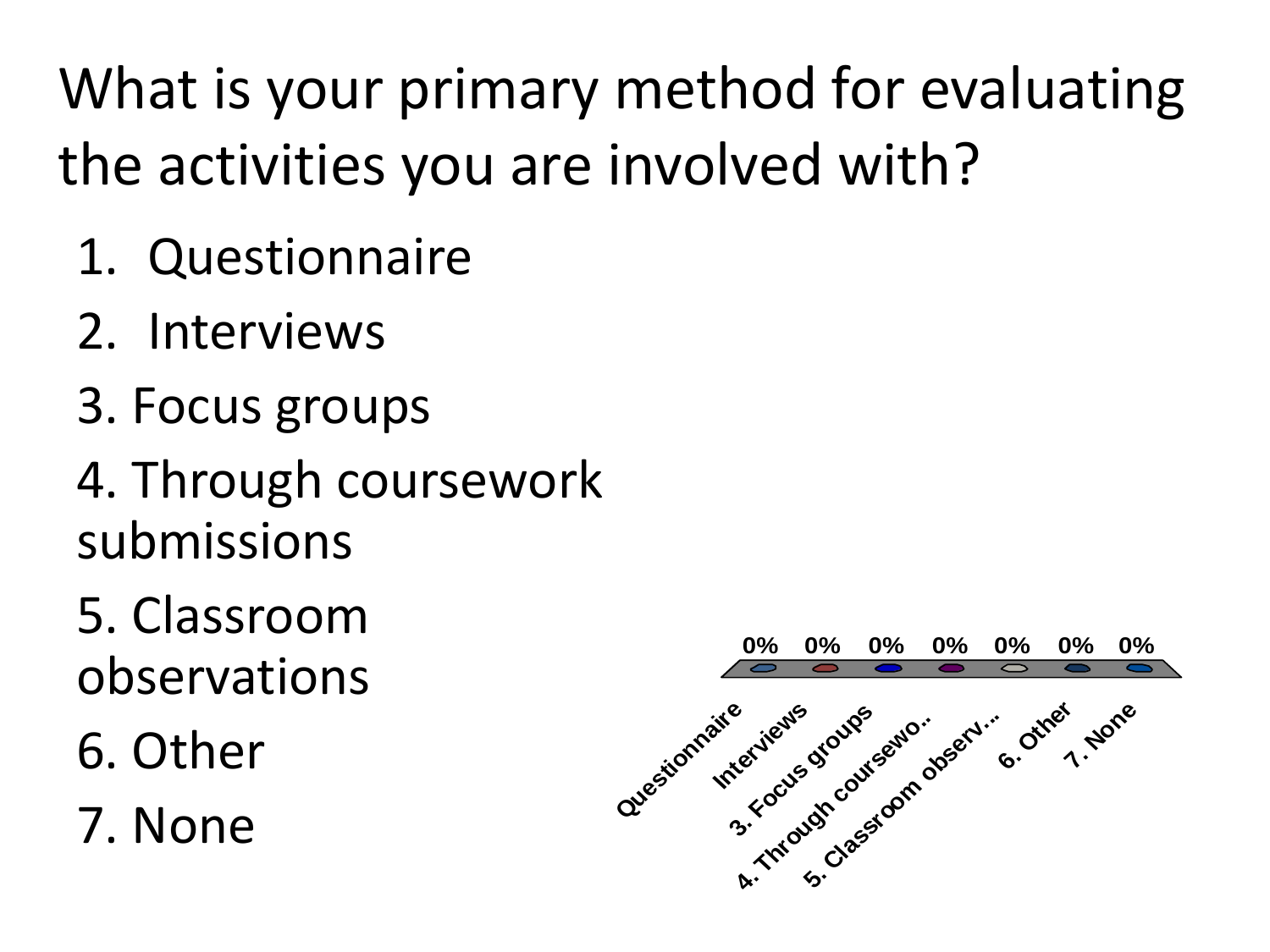### How would you rate yourself as an evaluator?

- 1. Inexperienced
- 2. Developing
- 3. Confident and Competent
- 4. Expert

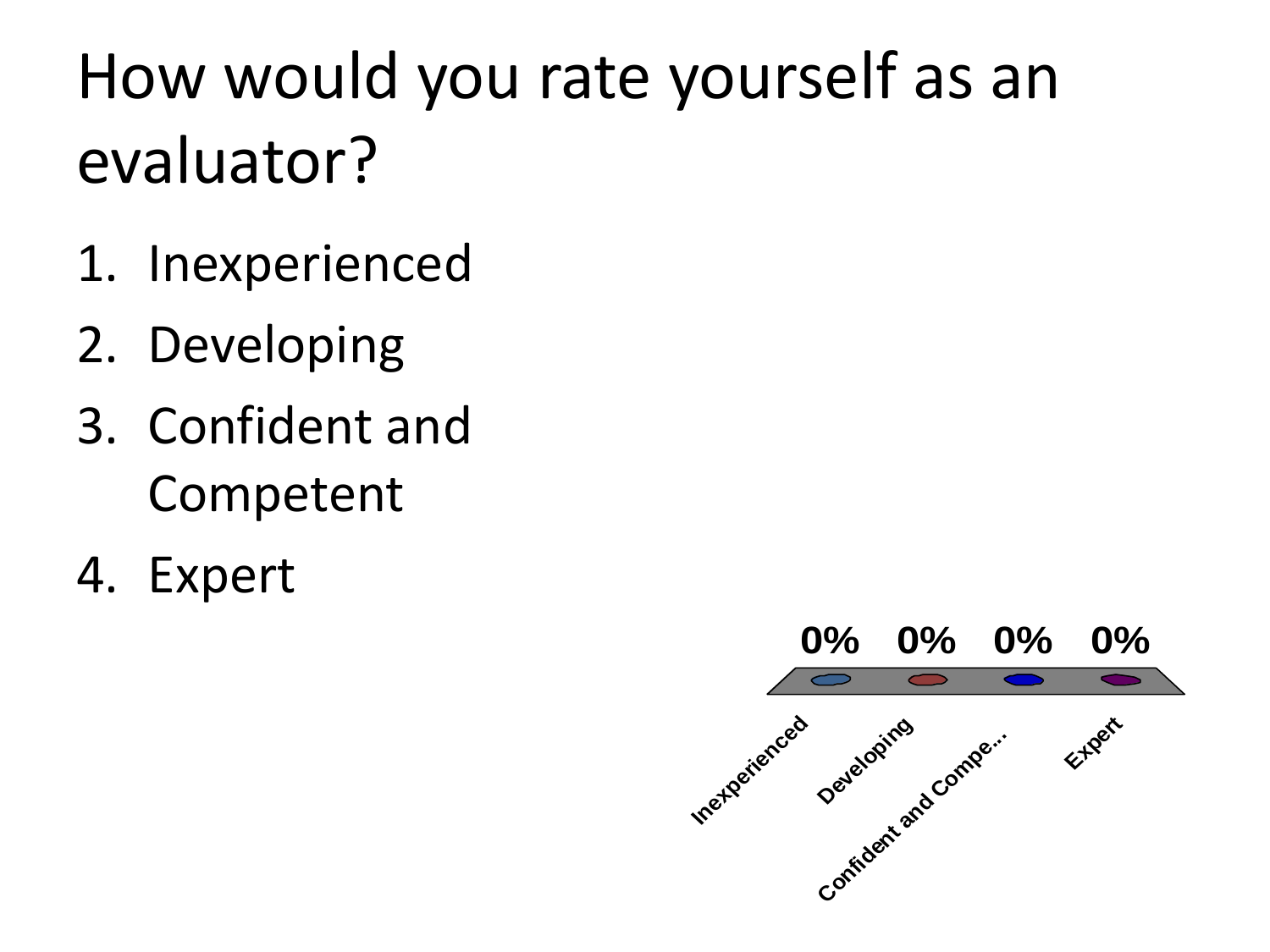

Adapted from Guskey, T. (2000). *Evaluating Professional Development*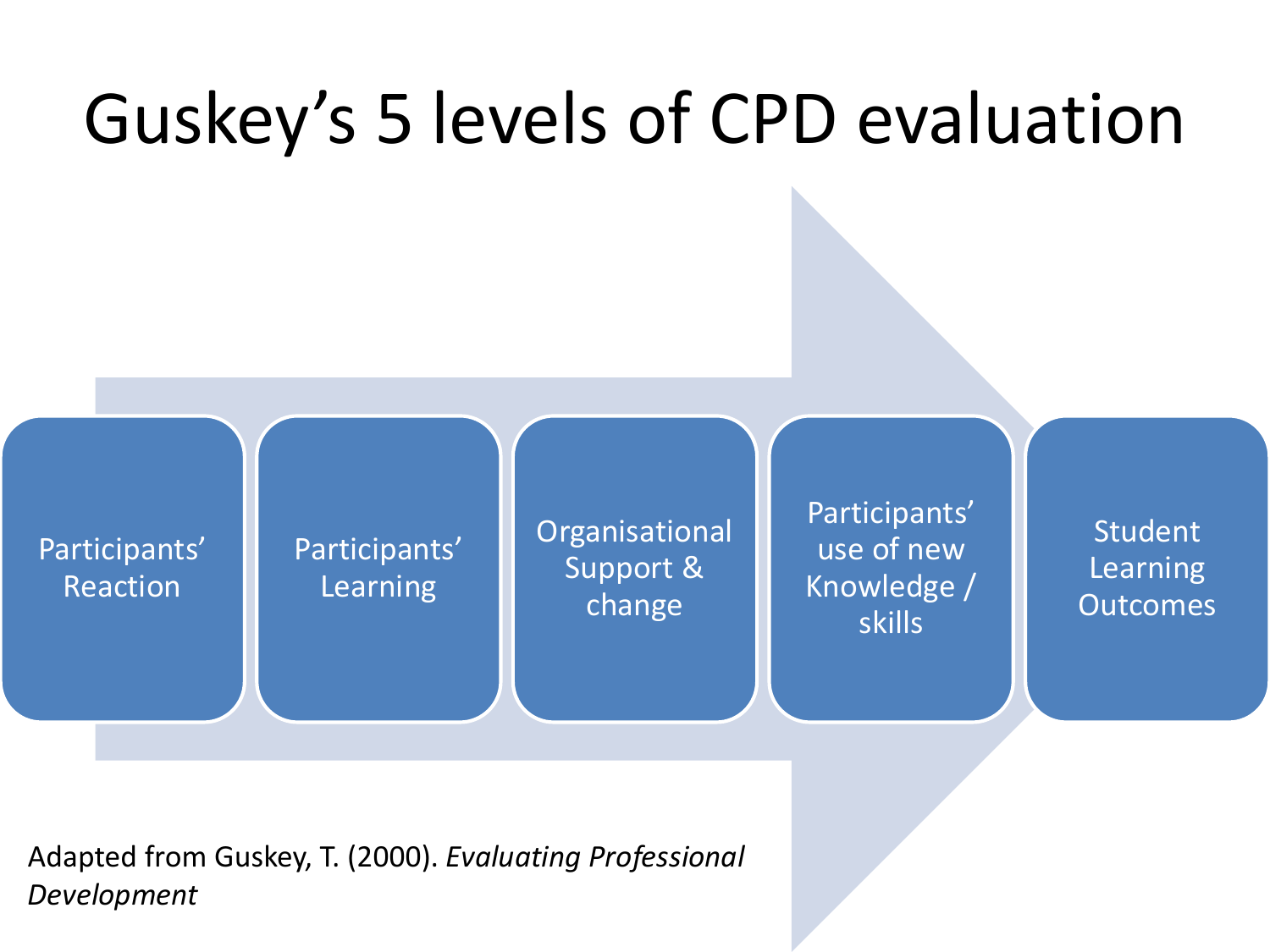## **Task 1: Table Discussion (5 mins)**

Compare and discuss your responses to the prep task template. In particular:

- How well do your evaluation practices align with the intended outcomes?
- What audience do you need to communicate to?
- PLEASE use the post it notes on the table to record your comments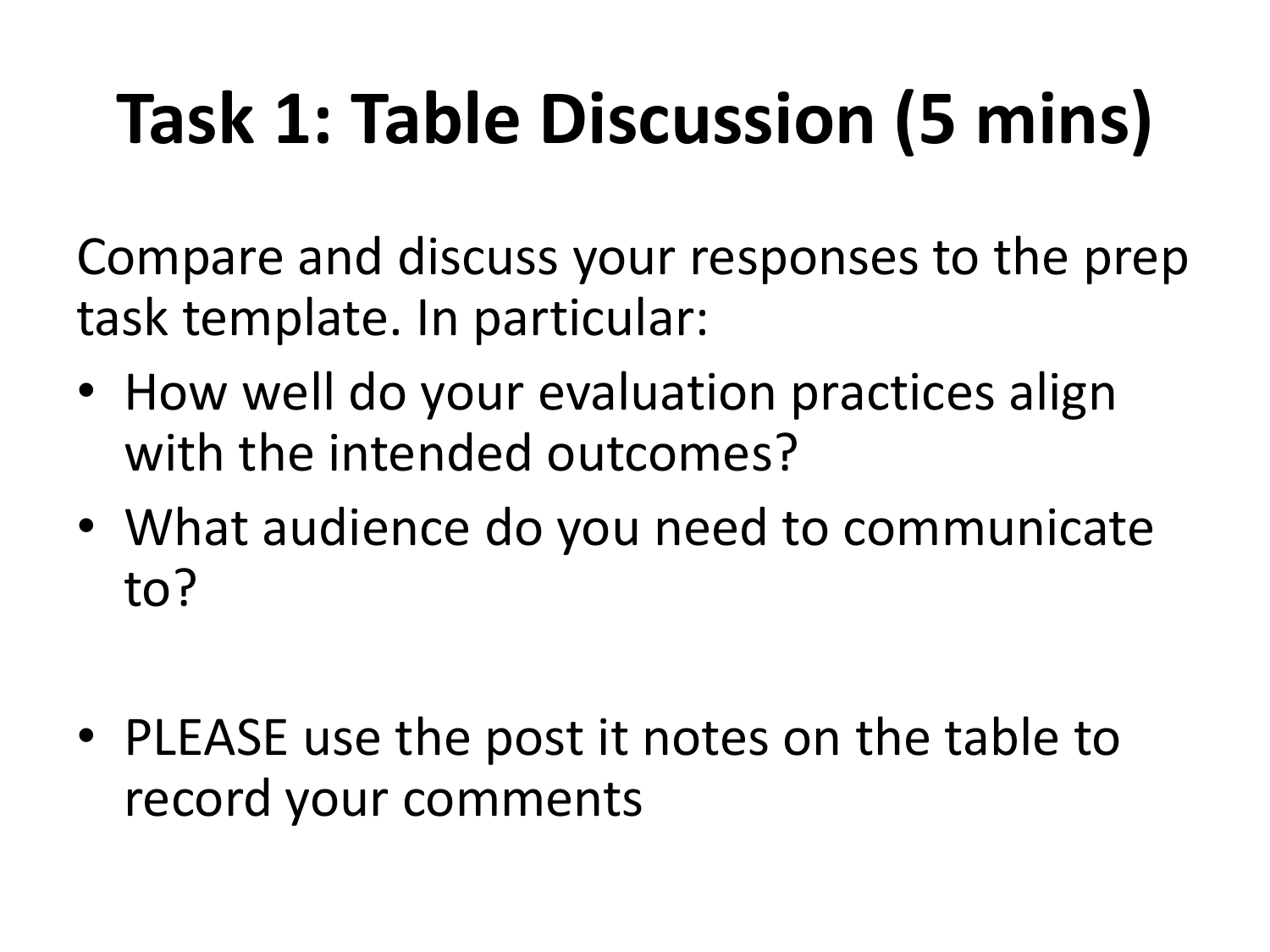[https://www.plymouth.ac.uk/research/inst](https://www.plymouth.ac.uk/research/institutes/pedagogic/hea-cpd-framework) [itutes/pedagogic/hea-cpd-framework](https://www.plymouth.ac.uk/research/institutes/pedagogic/hea-cpd-framework)

#### Google: HEA CPD Toolkit Plymouth University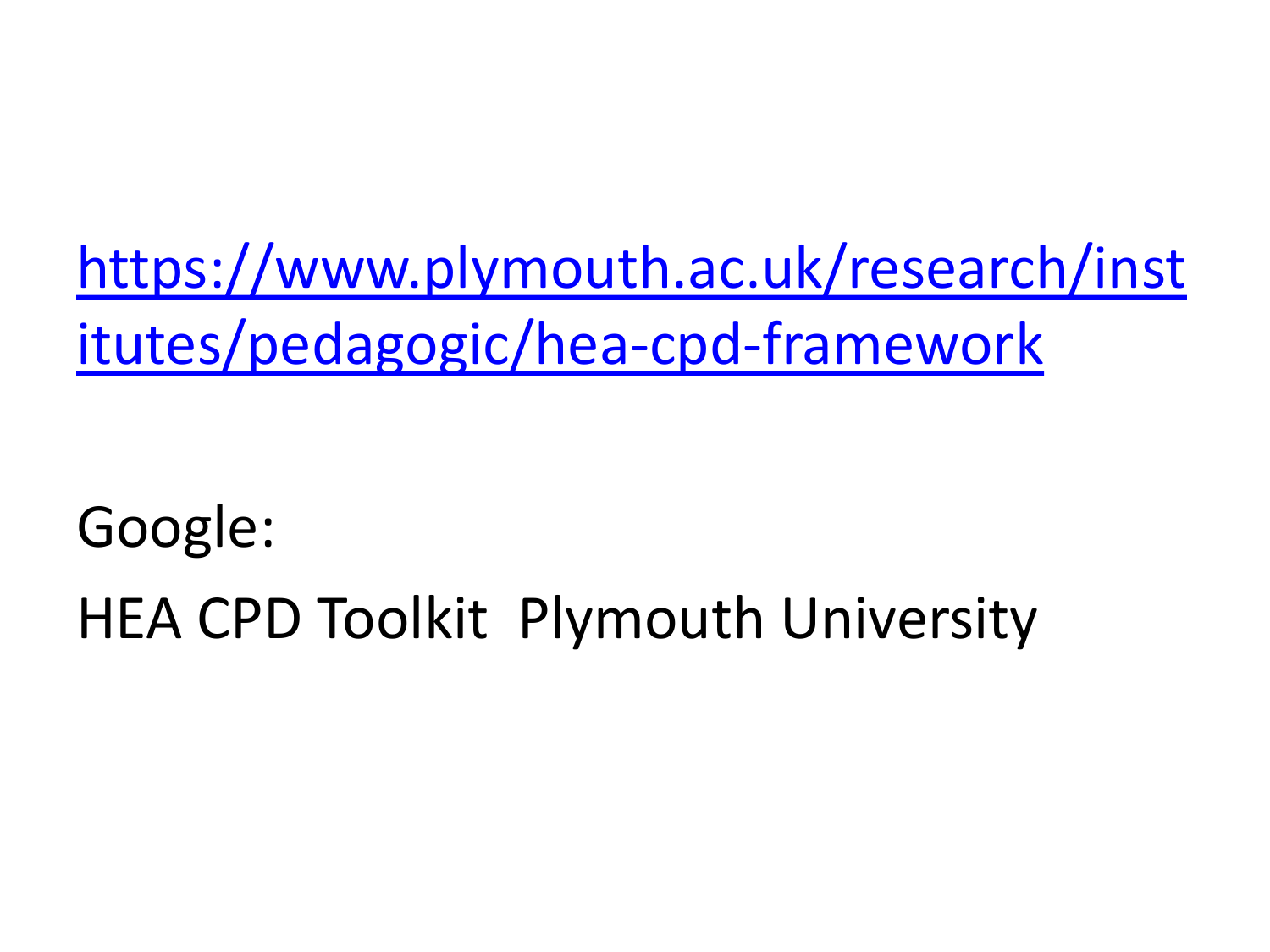# **Task 2: Using the toolkit (20 mins)**

Read and review the template of questions for your chosen CPD activity.

These questions are designed for CPD participants to complete in order to provide organisers with evaluation data

• **INDIVIDUALLY** at first, identify questions that you think would be relevant to evaluate the CPD activity you are involved in.

Then…

- **DISCUSS** your choice of questions. **Why those? Not others? Are there any questions you would add?**
- PLEASE use the post it notes on the table to record **Which aspects of Guskey's Levels are you most comfortable evaluating?**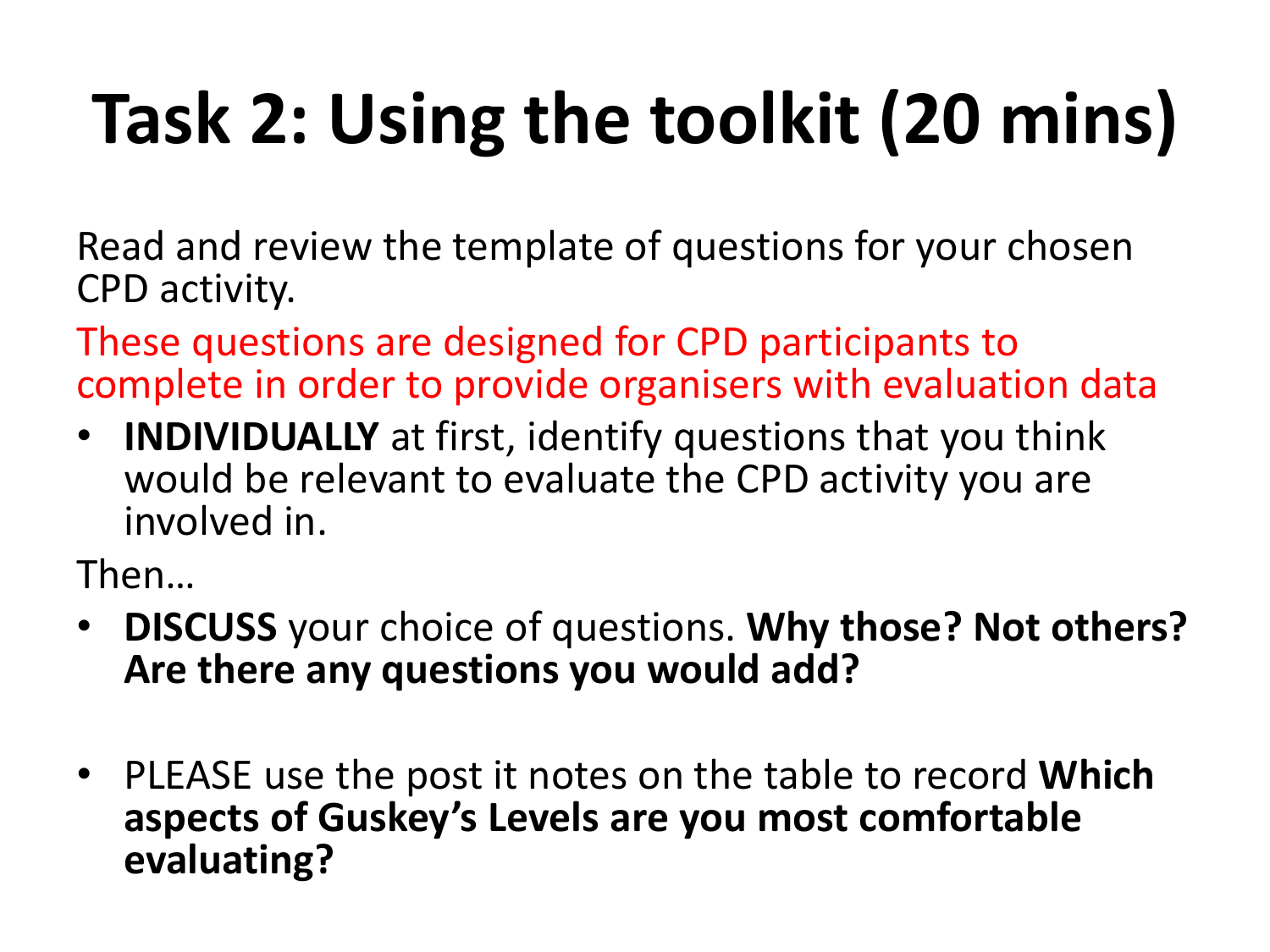## **Task 3: Methods (10 mins)**

• Use page 2 of the template provided to select appropriate methods to use for your evaluation (further guidance is available in the online toolkit)

#### **Please record:**

- The methods you have chosen
- The factors that will help you to implement this evaluation in your institution?